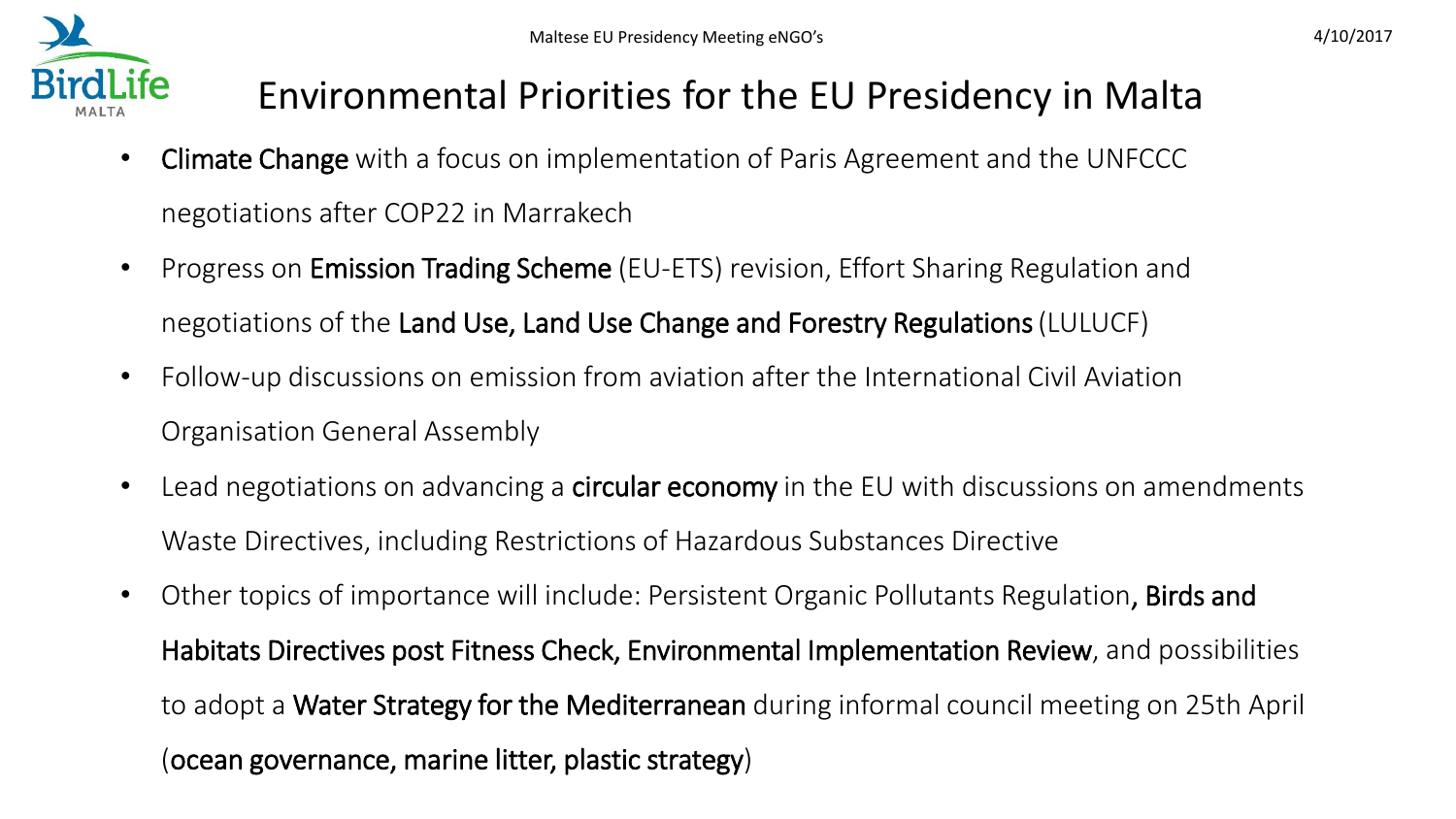

## Environmental Priorities European Environmental Bureau

- Sustainable development, SDG's and Agenda 2030
- Avoiding harmful international trade and investment agreements (e.g. TTIP)
- Fighting climate change and improving energy security
- Creating a circular economy through product design and better management of waste
- Improving environmental governance
- Protecting biodiversity and ecosystems
- New steps to chemical safety, including nanotechnology and mercury
- Towards a sustainable food and farming policy as part of a new EU Budget of results
- An ecosystem based approach to fisheries management and aquaculture production